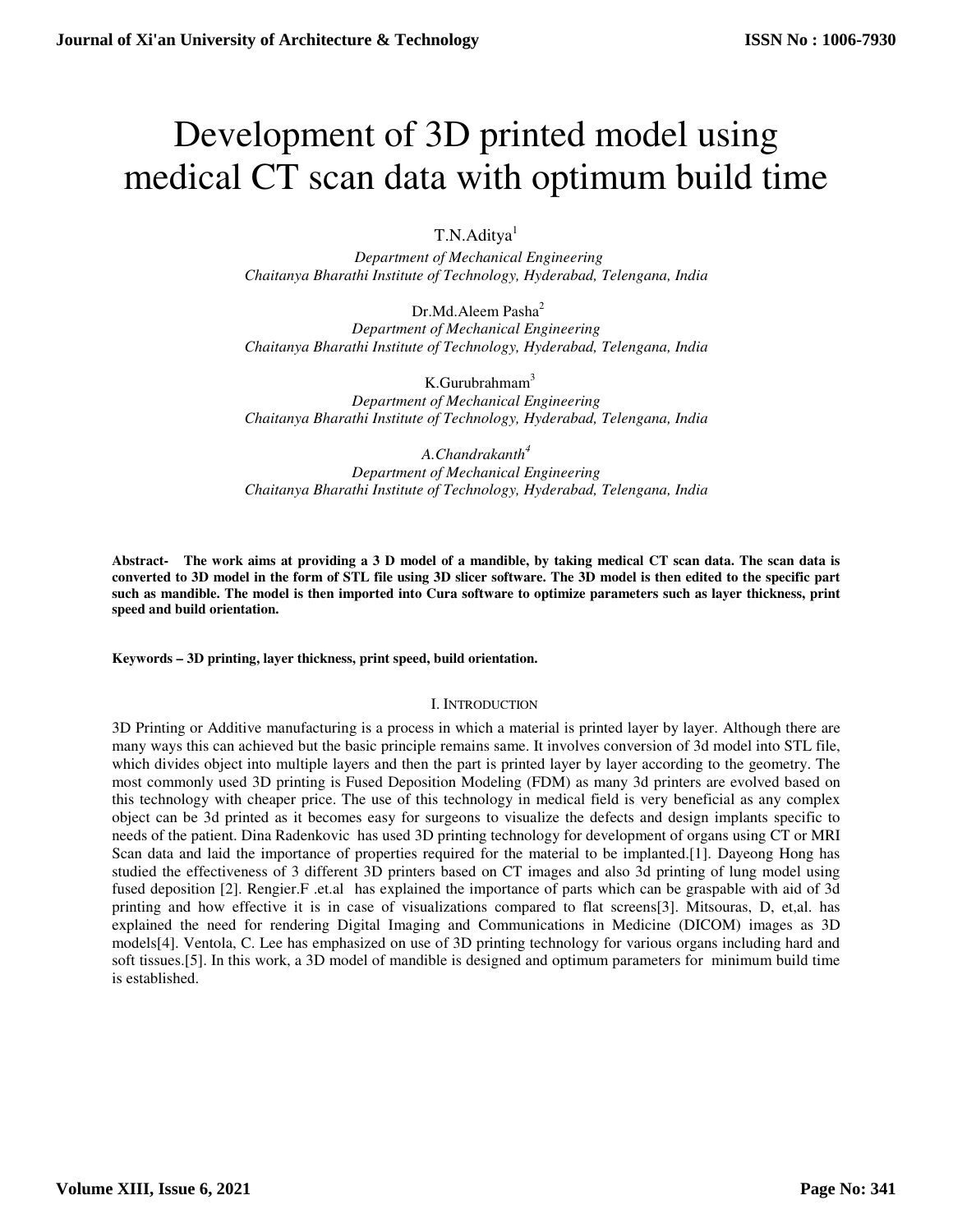## II. METHODOLOGY

## *2.1 Analysing Medical Data using 3D slicer software*

 3D slicer software is used to import the medical data. In this case a medical data from the 3D slicer library has been taken . After the model is imported , it is viewed in different views as well as in 3D.Fig 1. Shows the 3 D model of imported part.



Figure 1. 3D model of imported part

In next stage volume rendering of model is done and preset of CT bone is selected. .Figure 2 shows the model in different views.



Figure 2. Model in different views

Then process involves segmentation of model to required part.Here mandible part is to be designed,hence segmentation is done accordingly.Figure 3 shows the segmented part.

.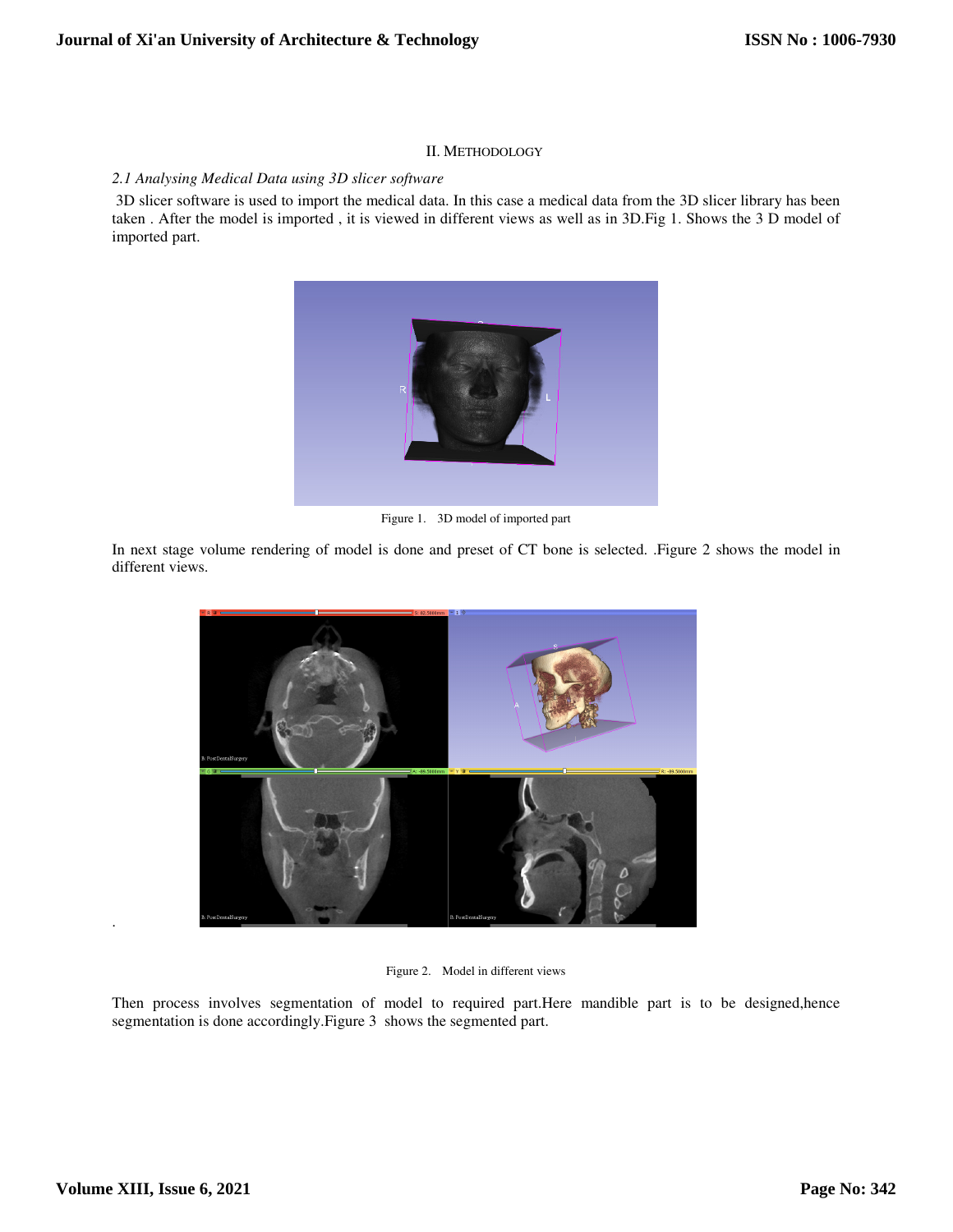

Figure 3. Segmented part

# 2.2. *Importing segmented model into Cura –*

The segmented model is converted into STL file and exported into Cura software. Figure 4 shows the imported part.



The model can be oriented in different possible ways, the optimum parameters which will lead to minimum build time need to be evaluated.

# III. EXPERIMENT AND RESULT

The parameters chosen are layer thickness, print speed and build orientation. Three levels for each parameter is selected. Table 1 shows levels for each parameter.

| Layer thickness (mm) | Print speed(mm/sec) | Build orientation (angle in deg) |
|----------------------|---------------------|----------------------------------|
|                      |                     |                                  |
| . <u>.</u>           |                     |                                  |
|                      | 90                  | 90                               |

With all the combinations build time is computed. Table2 shows build times for different combination of parameters.

| Layer Thickness (mm) | Print speed(mm/sec) | Build orientation (angle in   Build time (hrs) |                                |
|----------------------|---------------------|------------------------------------------------|--------------------------------|
|                      |                     | deg)                                           |                                |
| O. I                 | 50                  |                                                | $4 \text{ hrs} 22 \text{ min}$ |
|                      | 50                  | 45                                             | $4 \text{ hrs} 14 \text{ min}$ |
|                      | 50                  | 90                                             | 5 hrs 23 min                   |
|                      | 70                  |                                                | 3 hrs 43 min                   |
|                      | 70                  | 45                                             | 3 hrs 39 min                   |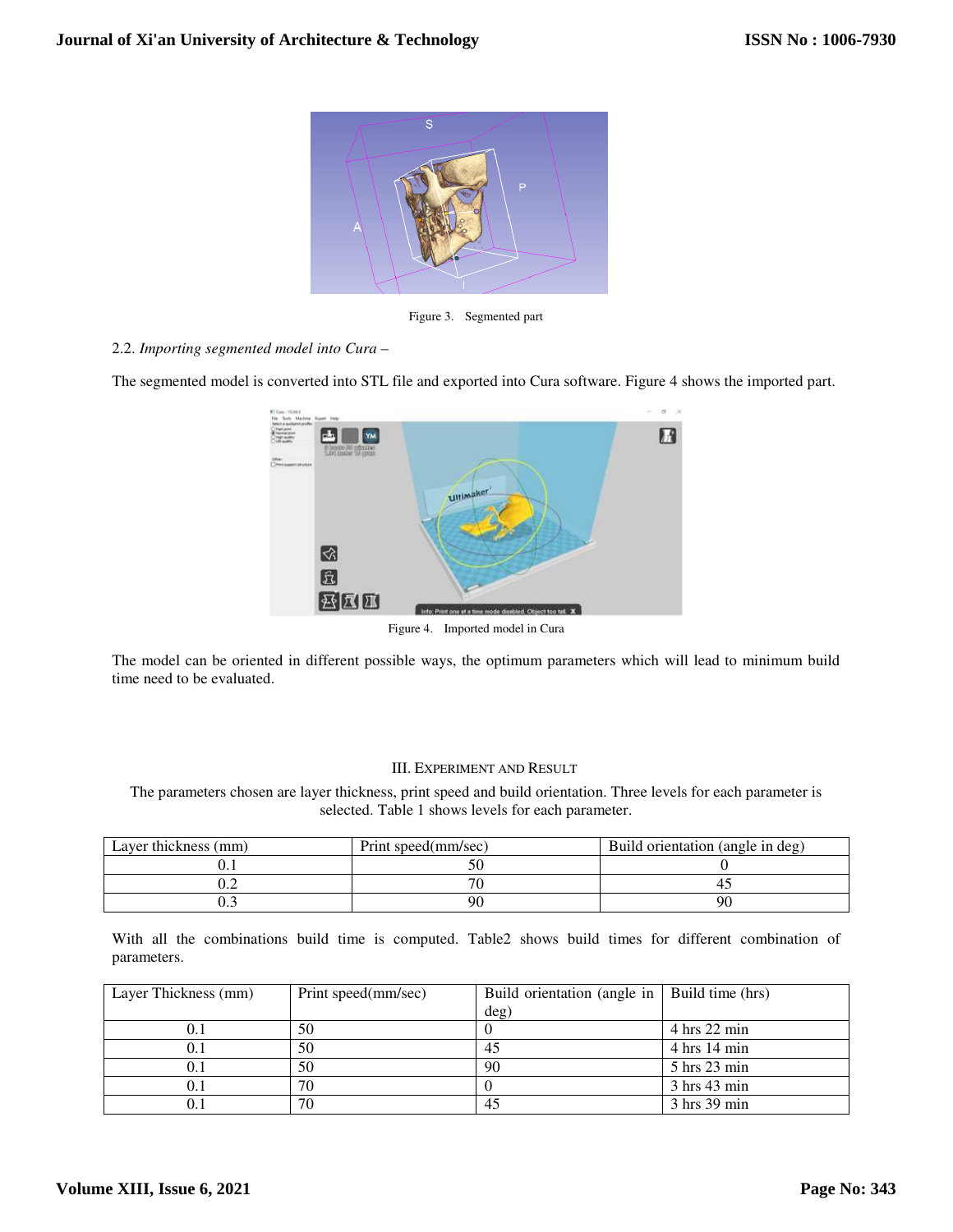| 0.1     | 70 | 90               | 4 hrs 45 min                  |
|---------|----|------------------|-------------------------------|
| 0.1     | 90 | $\mathbf{0}$     | 3 hrs 26 min                  |
| 0.1     | 90 | 45               | 3 hrs 24 min                  |
| 0.1     | 90 | 90               | 4 hrs 29 min                  |
| 0.2     | 50 | $\boldsymbol{0}$ | $2$ hrs $12$ min              |
| 0.2     | 50 | 45               | $2 hrs$ 8 min                 |
| 0.2     | 50 | 90               | $2$ hrs $43$ min              |
| $0.2\,$ | 70 | $\mathbf{0}$     | 1 hr 53 min                   |
| 0.2     | 70 | 45               | 1 hr 51 min                   |
| 0.2     | 70 | 90               | $2$ hrs $25$ min              |
| 0.2     | 90 | $\Omega$         | 1 hr 44 min                   |
| 0.2     | 90 | 45               | 1 hr 44 min                   |
| $0.2\,$ | 90 | 90               | $2$ hrs $18$ min              |
| 0.3     | 50 | $\Omega$         | 1 hr 29 min                   |
| 0.3     | 50 | 45               | 1 hr 29 min                   |
| 0.3     | 50 | 90               | $1 \text{ hr} 53 \text{ min}$ |
| 0.3     | 70 | $\Omega$         | 1 hr 16 min                   |
| 0.3     | 70 | 45               | 1 hr 18 min                   |
| 0.3     | 70 | 90               | 1 hr 40 min                   |
| 0.3     | 90 | $\overline{0}$   | 1 hr 11 min                   |
| 0.3     | 90 | 45               | 1 hr 13 min                   |
| 0.3     | 90 | 90               | 1 hr 35 min                   |

Table 2

The minimum build time of 1 hr 11 min is obtained for layer thickness 0.3, Print speed 90 mm/sec and build orientation of 0 deg.

#### IV.CONCLUSION

The optimum parameters for the build time are obtained and the model can be 3 d printed and better visualization of part is achieved. Further actual defected part of the patient can be taken and implant can be designed following the procedure explained.

#### REFERENCES

- [1] Dina Radenkovic, Atefeh Solouk, Alexander Seifalian,Personalized development of human organs using 3D printing technology,Medical Hypotheses,Volume 87,2016,Pages 30-33,ISSN 0306-9877.
- [2] Hong, D., Lee, S., Kim, G.B., Lee, S.M., Kim, N., Seo, J.B.: Development of a CT imaging phantom of anthromorphic lung using fused deposition modeling 3D printing. Medicine 99(1), e18617 (2020) A. A. Reddy and B. N. Chatterji, "A new wavelet based logowatermarking scheme," Pattern Recognition Letters, vol. 26, pp. 1019-1027, 2005.
- [3] Rengier, F., Mehndiratta, A., von Tengg-Kobligk, H. et al. 3D printing based on imaging data: review of medical applications. Int J CARS 5, 335–341 (2010).
- [4] Mitsouras, D., Liacouras, P., Imanzadeh, A., Giannopoulos, A. A., Cai, T., Kumamaru, K. K., ... & Rybicki, F. J. (2015). Medical 3D printing for the radiologist. Radiographics, 35(7), 1965-1988..
- [5] Ventola, C. Lee. "Medical applications for 3D printing: current and projected uses." Pharmacy and Therapeutics 39.10 (2014): 704.
- [6] Bertassoni L, Cecconi M, Manoharan V, et al. Hydrogel bioprinted microchannel networks for vascularization of tissue engineering constructs. *Lab on a Chip.* 2014;14(13):2202.
- [7] Gross BC, Erkal JL, Lockwood SY, et al. Evaluation of 3D printing and its potential impact on biotechnology and the chemical sciences. *Anal Chem.* 2014;86(7):3240–3253
- [8] Ursan I, Chiu L, Pierce A. Three-dimensional drug printing: a structured review. *J Am Pharm Assoc.* 2013;53(2):136–144..
- [9] Sun S, Wu C (2004) Using the full scale 3D solid anthropometric model in radiation oncology positioning and verification. Conf Proc IEEE Eng Med Biol Soc 5: 3432–3435Tek P, Chiganos T, Mohammed J, Eddington D, Fall C, Ifft P, Rousche P (2008) Rapid prototyping for neuroscience and neural engineering. J Neurosci Methods 172: 263–269